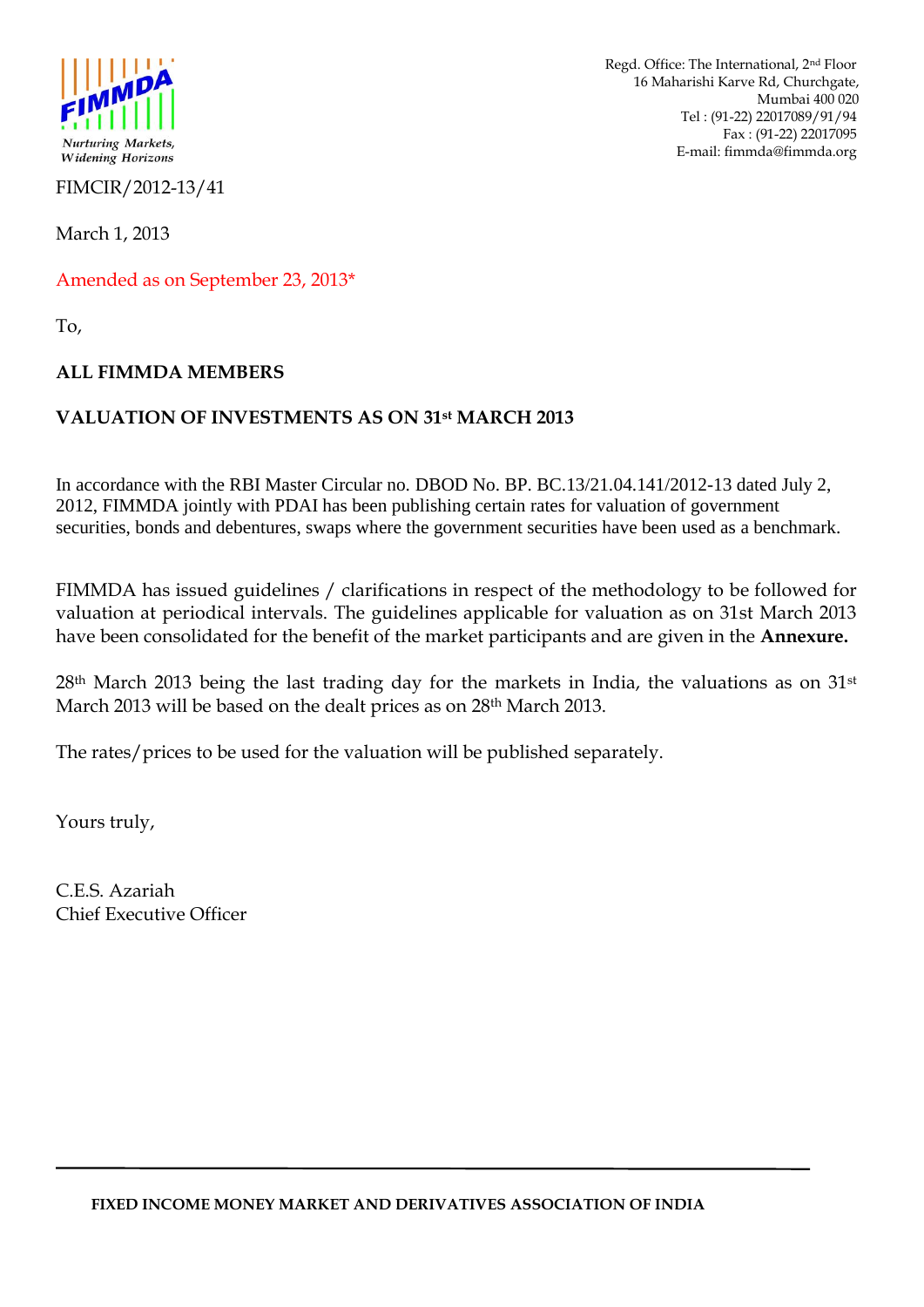

### **ANNEXURE**

### **GUIDELINES / CLARIFICATIONS FOR VALUATION OF INVESTMENTS**

The participants should ensure that the valuation of the investment portfolio is in accordance with the guidelines / circulars issued by the Reserve Bank of India both for Banks and Primary dealers with particular reference to:

- i. RBI Master Circular- Prudential norms for classification, valuation, and operation of investment portfolio by banks dated July 2, 2012. (Para 3.5 )
- ii. RBI Master Circular Operational Guidelines to Primary Dealers dated July 2, 2012.(Para 6.4 (i) & (iv))

### **VALUATION OF GOVERNMENT SECURITIES**

### **Central Government Securities, which qualify for SLR**

The prices as well as the yield curve for all Central Government Securities are published by FIMMDA.

For valuation of all other securities **FIMMDA's Par/Base Yield Curve**, which is derived from the Central Government Securities yield curve should be used. The Par/Base Yield Curve starts from three-month tenor. The yield for three-month tenor would also be applicable for maturities less than three months.

### **Central Government Securities, which do not qualify for SLR**

FIMMDA will publish the prices for all the Central Government Securities which do not qualify for SLR in accordance with the "Note to para 3.7.1 of RBI Master Circular for banks dated July 2, 2012" (Change)

### **State Government Securities**

FIMMDA will publish the prices for all the State Government Securities in accordance with "para 3.6.2 of RBI Master Circular for banks dated July 2, 2012"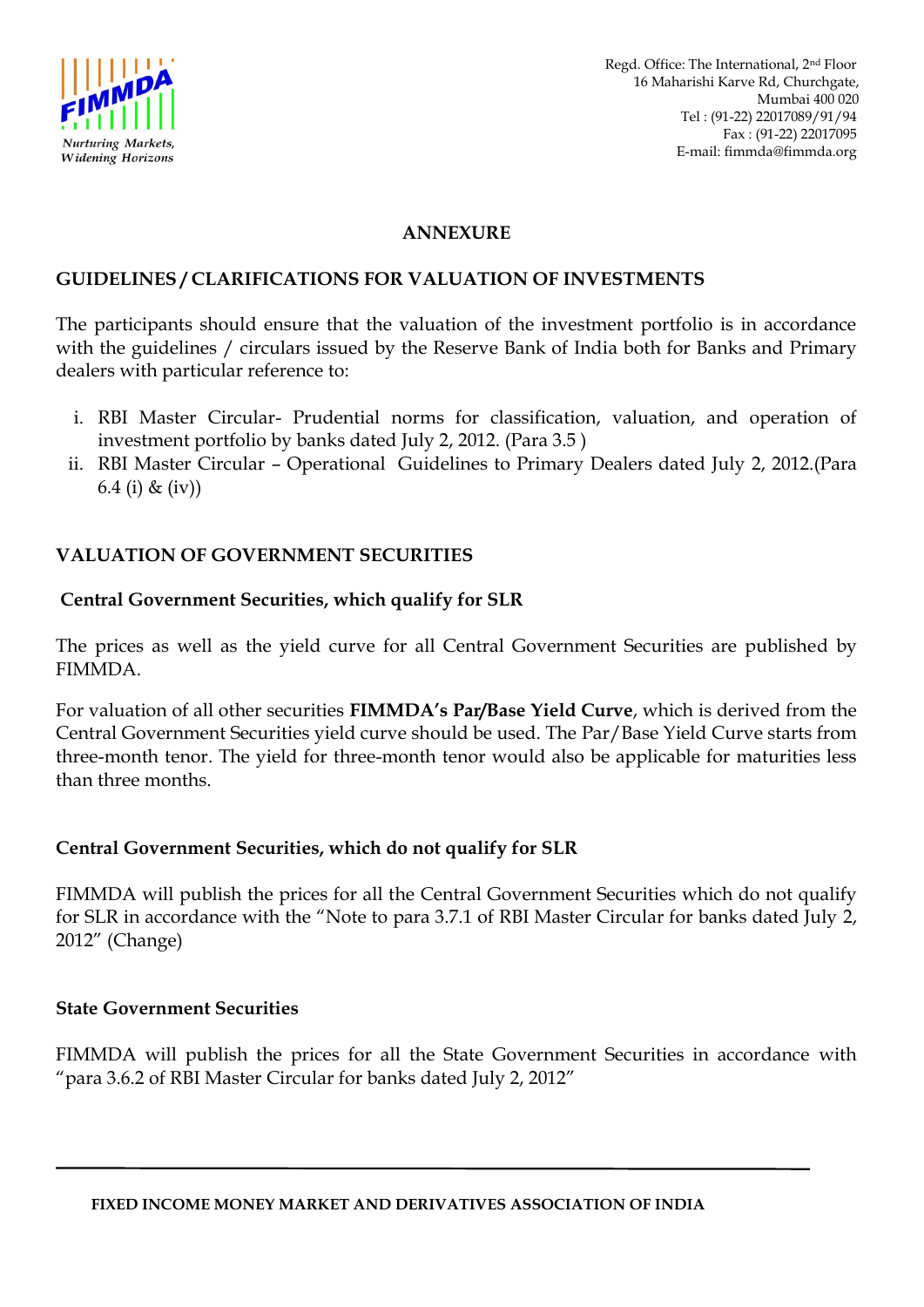

# **Treasury Bills**

For Banks and Banks PDs: These securities will be valued at carrying cost. [Para 3.6.1 (iii) of RBI Master Circular for banks dated July 02, 2012 and Section II, Para 3.8 of Master Circular for PD"s dated July 02, 2012]

For Standalone Primary Dealers: These securities will be valued on mark to market basis. [Para 6.4 (i) of RBI Master Circular – Operational Guidelines to Primary Dealers dated July 2, 2012]

## **Other SLR bonds / securities**

Other eligible SLR bonds will be valued as per Para 3.6.3 of RBI Master Circular by adding 25 bps to the Base Yield curve.

# **VALUATION OF BONDS AND DEBENTURES, OTHER THAN GOVERNMENT SECURITIES**

## **GENERAL**

- 1. FIMMDA will publish the Annualised Base Yield Curve and a matrix of credit spreads across maturities and credit ratings for
	- **i) PSU, FIs**
	- **ii) Banks**
	- **iii) NBFCs**
	- **iv) Corporates**
- 2. Yield and credit spreads for intermediate tenors for each curve may be arrived by linear interpolation.
- 3. The spreads must be added to the base yield corresponding to the residual maturity and not the original maturity.
- 4. Bonds with a remaining maturity of less than six months are valued on the 3-month base yield curve plus the relative extrapolated credit spread.
- 5. For Bonds with residual maturity of more than 15 years, the spread of 15 years as shown in the matrix of credit spreads should be added to the yield of applicable maturity (as per the base yield curve).
- 6. FIMMDA may from time to time stipulate different spreads for any specific category if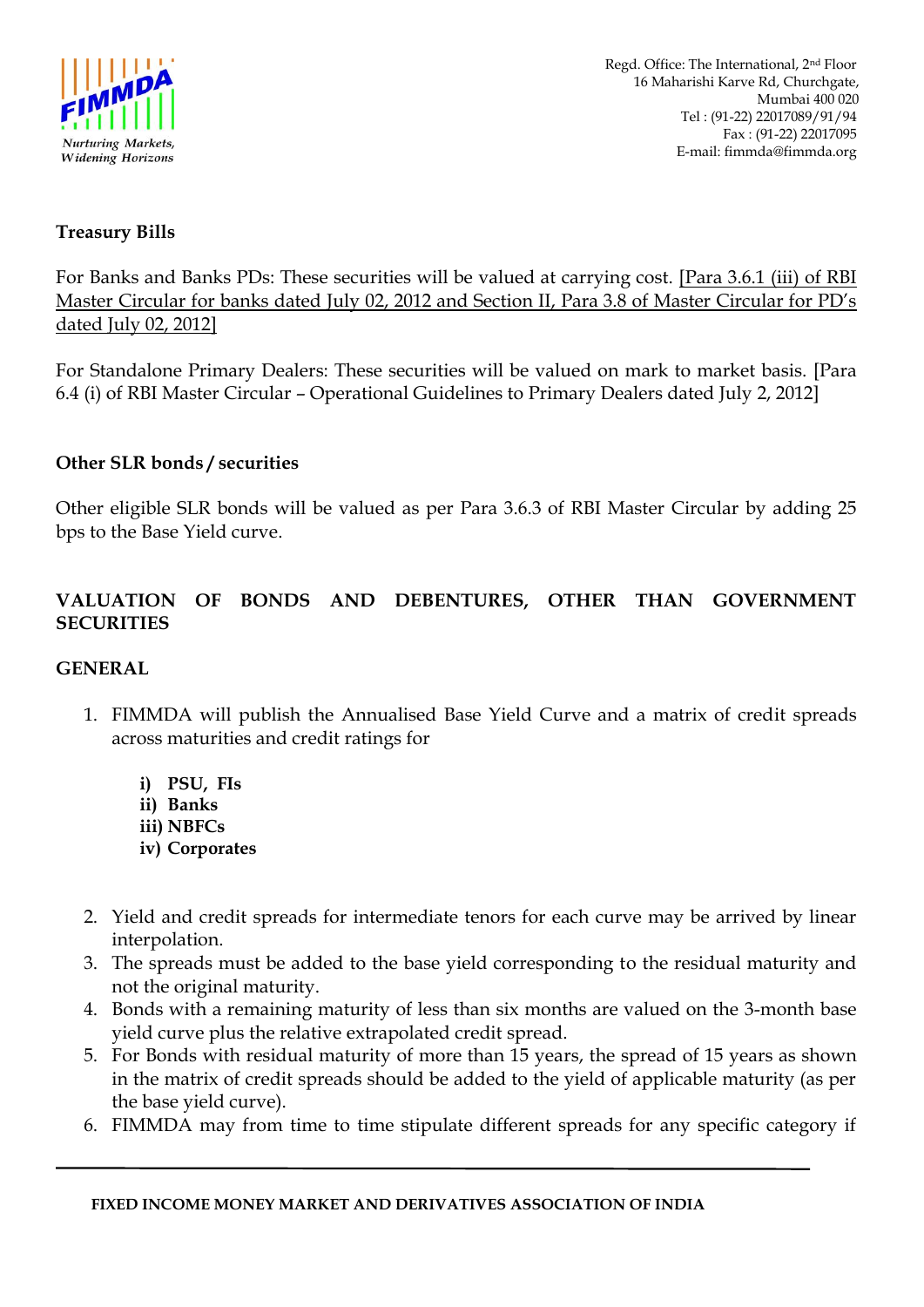

Regd. Office: The International, 2nd Floor 16 Maharishi Karve Rd, Churchgate, Mumbai 400 020 Tel : (91-22) 22017089/91/94 Fax : (91-22) 22017095 E-mail: fimmda@fimmda.org

warranted.

- \* Currently the following spreads will apply:
- *Supra-national ADB Bonds would be valued at zero spread over the respective annualised gilt yield.*
- 7. Valuation of Tax free bonds guaranteed by Central Government and State Governments (e.g. IIFCL bond). (Please see para 5 under "Bonds and debentures having special features).

# **BONDS AND DEBENTURES, WHICH ARE RATED BY A RATING AGENCY**

- 1. The rated bond is to be valued by adding the credit spreads to the Base Yield Curve (corresponding to the coupon frequency).
- 2. Where the issuer under consideration has two or more different ratings, from different rating agencies, the lowest of the ratings shall be applicable.
- 3. A rating is considered as valid only if it is not more than 12 months old as on date of valuation.

# **UNRATED BONDS / BOND MIGRATED TO 'UNRATED' CATEGORY DURING ITS TENOR:**

Bonds and debentures, which are NOT rated by a rating agency or have become "unrated" during their tenor, but a corresponding rated bond of the issuer exists, then:

- 1. The unrated bonds will be valued by marking up the credit spread by a minimum of 20 % over the equivalent rated bond of similar tenure.
- 2. For the above purpose, "corresponding" would mean, if the unrated bond has a maturity of "t" years, the rated bond should have a maturity not less than t - 0.5 years. For example, if the unrated bond has a residual maturity of 3 years, then the rated bond to be treated as corresponding should have a maturity of at least 2.5 years.

## **BONDS, DEBENTURES AND PREFERENCE SHARES WHICH ARE NOT RATED BY A RATING AGENCY, AND NO CORRESPONDING RATED BOND OF THE ISSUER EXISTS**

Anyone of the two methods, mentioned below, may be adopted.

Method I

1. A quick rating can be obtained from the authorized credit rating agencies.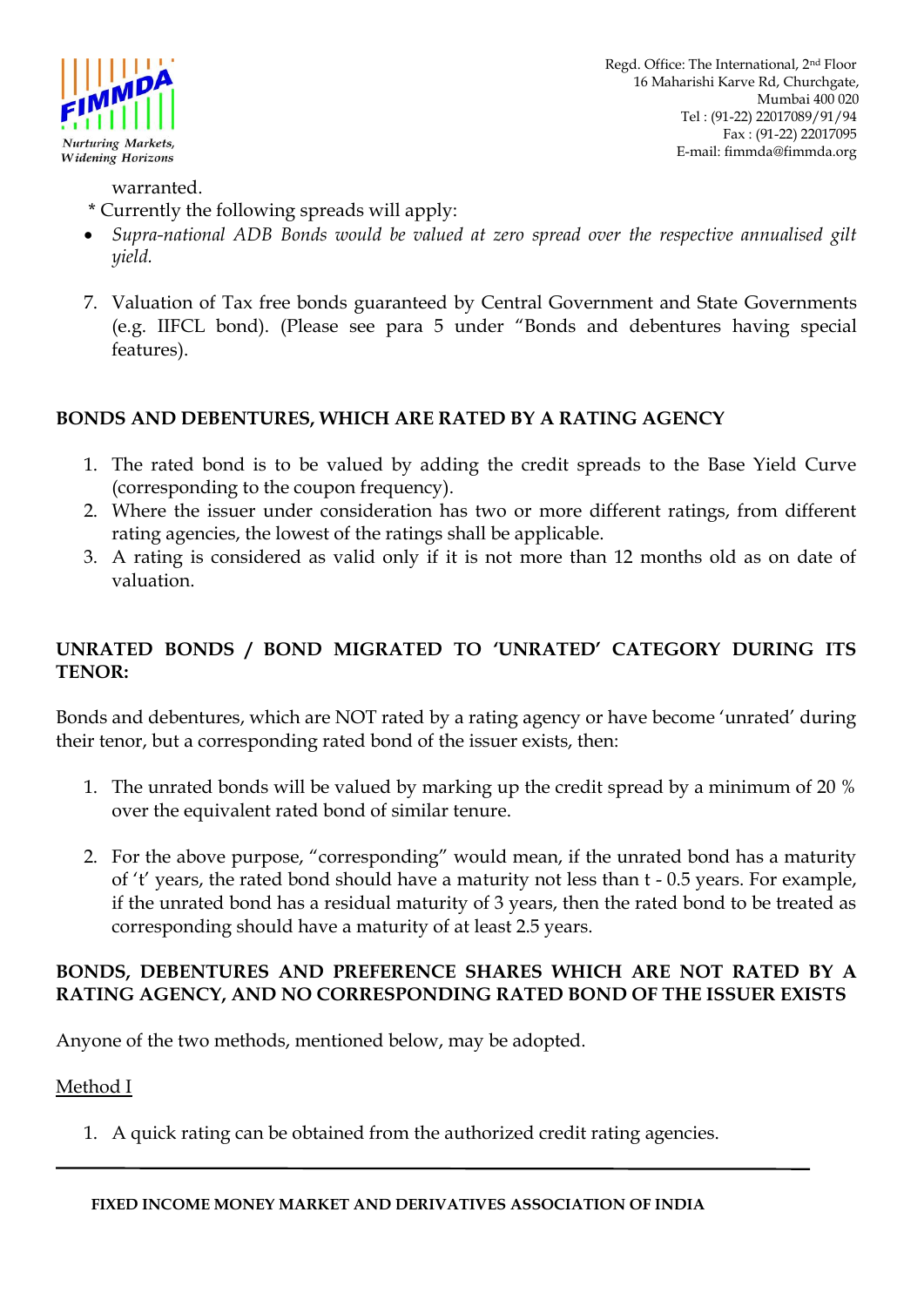

2. The credit spread to be added to the annualized yield curve for this notional rating will then be marked up by 25%.

# Method II

- 1. The spread over the sovereign risk free yield curve, at the time of issue, marked up by 25% will be the applicable credit spread.
- 2. The credit spreads thus arrived at OR the current credit spreads of AAA bond of similar residual tenor, whichever is higher, should be taken and applied over the above base yield curve for valuation.
- 3. SGL Data available from  $1<sup>st</sup>$  January 1996 at the RBI's website (www.rbi.org.in) should be used for arriving at the credit spreads at the time of issue.
- 4. In case of issues prior to January 1, 1996 the bonds will be valued at cost.

Bonds and debentures, which have become "unrated" during its tenor, and NO corresponding rated bond of the issuer exists. In such a case highest amongst the following three spreads should be taken as the credit spreads:

- 1. Compute the spread over the sovereign yield curve, at the time of issue, marked up by 25%.
- 2. Compute the spread for the last known rating of the bond from the current spread matrix.
- 3. The current spread for AAA bond of similar tenor.

The value, thus arrived should be applied over the base yield curve for valuation.

# **BONDS ISSUED AS PART OF A RESTRUCTURING OF AN ADVANCE**

Valuation of such instruments is covered under paragraph 12.1 and 12.3 of RBI"s Master Circular –"Prudential norms on Income Recognition, Asset Classification and Provisioning pertaining to Advances dated July 02, 2012"

## **BONDS / DEBENTURES HAVING SPECIAL FEATURES**

## **1. Floating Rate Bonds**

Floating Rate Bonds are instruments where the coupon rate is variable and is calculated using a certain predetermined methodology. Crucial to the concept of a floating rate bond is the "Benchmark Rate", which is a market determined interest rate, used for the computation of the coupon rate from time to time. The frequency at which the coupon rate is reset is called the reset frequency, while the frequency at which coupon payment takes place is the coupon payment frequency.

Method of Valuation of Floating Rate Bonds

1) Compute the forward benchmark rate for each reset date.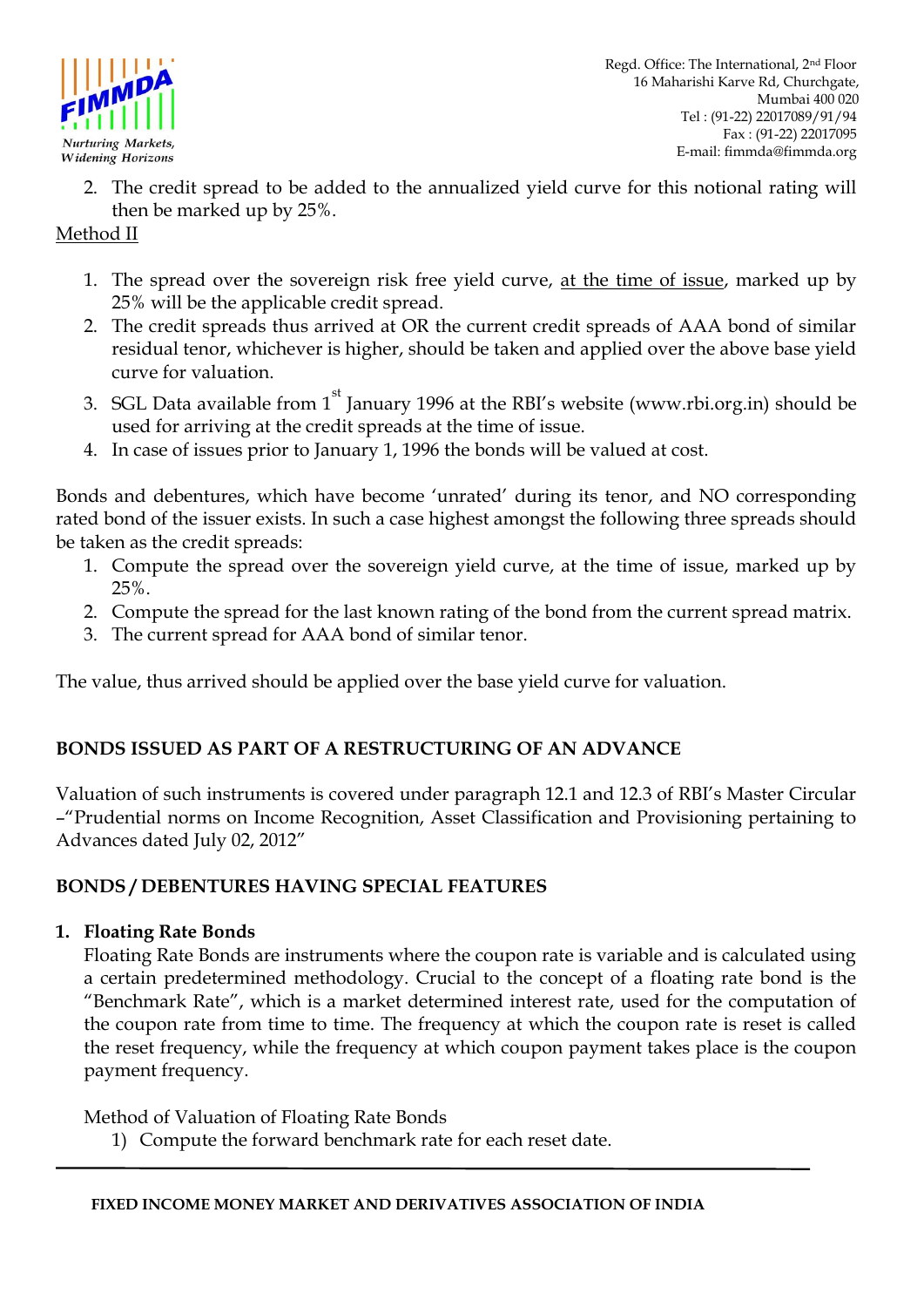

Regd. Office: The International, 2nd Floor 16 Maharishi Karve Rd, Churchgate, Mumbai 400 020 Tel : (91-22) 22017089/91/94 Fax : (91-22) 22017095 E-mail: fimmda@fimmda.org

- 2) Using the same find the coupon (benchmark plus markup, if any) and the cash flows on the interest payment dates.
- 3) Discount these cash flows by any one of the following methods:
	- i. Discount each cash flow using the Zero-Coupon Yields for that cash flow adjusted for the credit spread corresponding to the rating of the bond.
	- ii. Discount all cash flows by the G-Sec YTM for the full maturity of the bond adjusted for the credit spread corresponding to the rating of the bond.

The zero-coupon rates may be arrived at using any recognized source viz. CCIL, FIMMDA - Bloomberg, etc.

# **Computation of the forward rate**

$$
(1+R_1)^{T_1} \times (1+F)^{(T_2-T_1)} = (1+R_2)^{T_2}
$$

Where,  $R_1$  = zero rate for time  $T_{1'}$  $R_2$  = zero rate for time  $T_{2'}$ F = forward rate for period (T<sub>2</sub>-T<sub>1</sub>) at time T<sub>1</sub>

While the above formula is most accurate, an approximation may be made as follows:  $F = (R_2 \times T_2 - R_1 \times T_1) / (T_2 - T_1)$ 

# **2. Bonds with Call and Put Options:**

Where bonds have simultaneous call and put options (on the same day) and there are several such call & put options in the life of the bond, the nearest date should be taken for Price/YTM calculation.

- a. Only Callable Bonds: Bonds, which are only callable by the issuer, will be valued at yield-to-worst basis.
- b. Only Puttable Bonds: Bonds puttable by the investor should be valued at yield-to- best basis.

# **3. MIBOR linked Bonds:**

For bonds linked to MIBOR, the Overnight Index Swap (OIS) market quotes will be used to convert MIBOR into fixed rate for the outstanding tenor. The spread over MIBOR (as per the original terms of the issue) will be added to arrive at the notional fixed coupon. Then the bond will be valued similar to a fixed coupon bond and the valuation methodology given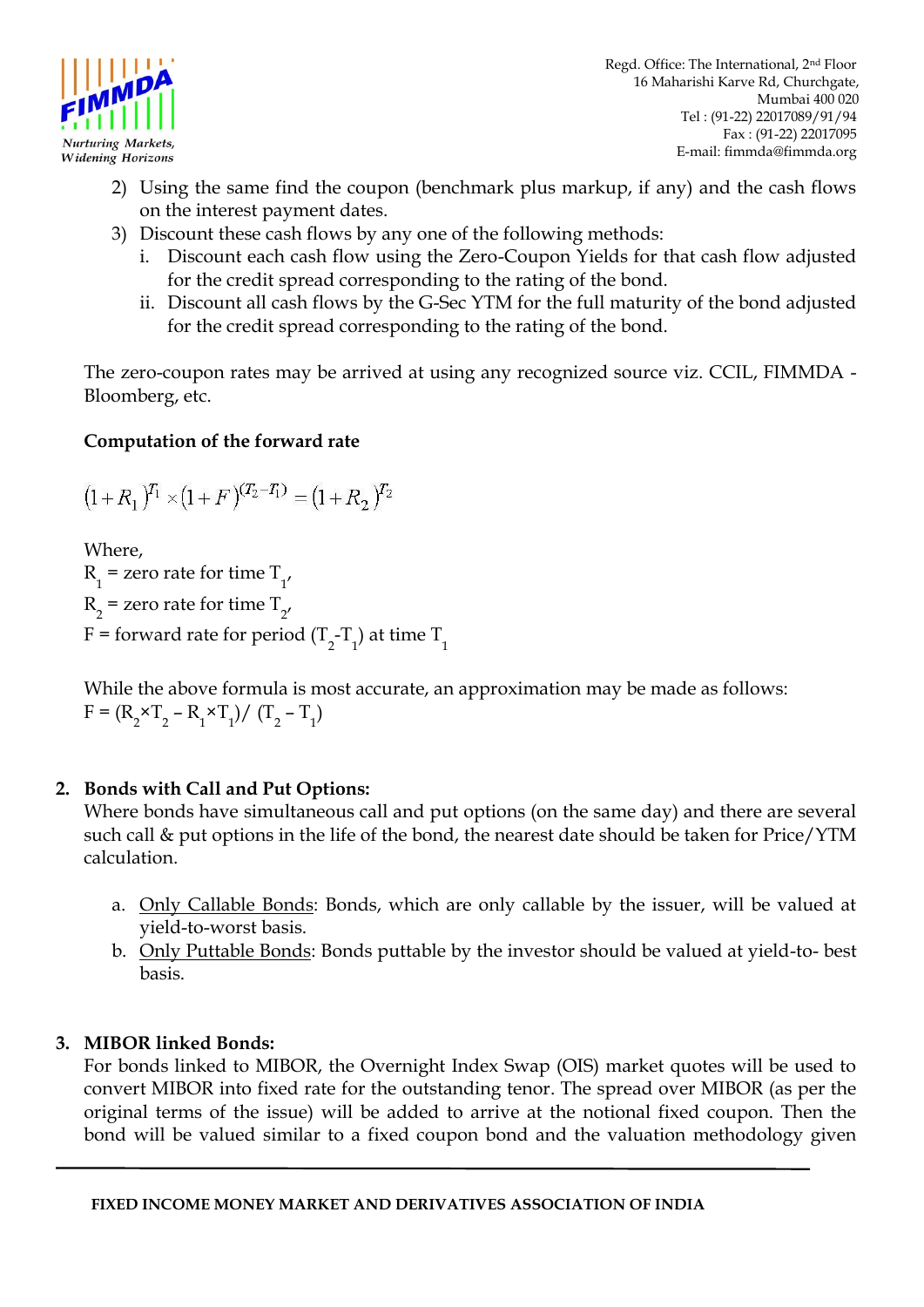

above for corporate bonds/debentures should be followed*.* 

## **4. Bonds with Floor and Cap:**

Bonds with a Collar spread of 25 basis points or less will be valued like a fixed coupon bond with the coupon being the average of the cap and floor. (*Rationale: If the Collar spread is small the likelihood of the bond hitting the cap or the floor is higher and the bond would behave like a fixed coupon bond)* 

For bonds with higher collar spread, the banks should separately value the collar through any recognized model and account for the changes in the P & L account as per rules.

### **5. Tax-Free Bonds:**

In case of Tax Free bonds, the coupon will be grossed up by a factor equal to the income tax rate applicable for the holder. Thereafter, the bond will be valued as per para 3.7.1 of RBI Master circular mentioned above. As per rules governing tax-free bonds, to get tax-free status, these bonds are to be registered in the name of the holder claiming the tax break. Merely holding the bond with the transfer from and /or post-dated cheque/ warrant will not entitle the holder, tax-free status.

### **6. Preference Shares**

Preference shares should be valued as per Para 3.7.3 of the RBI Master Circular (for banks) mentioned above.

However since dividend on Preference shares is Tax free in the hands of the investor, the valuation treatment indicated in Para 5 above (for Tax free bonds) will be applied with the proviso that the Preference share is not valued above its redemption value. (Ref Para 3.7.3 (f) of the RBI Master Circular for banks)

## **7. Priority Sector Bonds:**

Priority sector bonds issued by Financial Institutions and Public Sector Undertakings should be valued as a corporate "AAA" rated paper.

## **8. Unrated Government guaranteed Non-SLR bonds**

They are those bonds that are issued outside the approved market-borrowing programme may be valued as follows:

- a. Spreads over the sovereign risk free yield curve, at the time of issue, will be applicable.
- b. The spread shall be marked up by 15% if the issue is more than 12 months old.
- c. SGL data, available from January 1, 1996 at RBI website (www.rbi.org.in), should be used for arriving at the credit spreads at the time of issue. In case of debenture/ bond issued prior to January 1, 1996 the bonds will be valued at cost.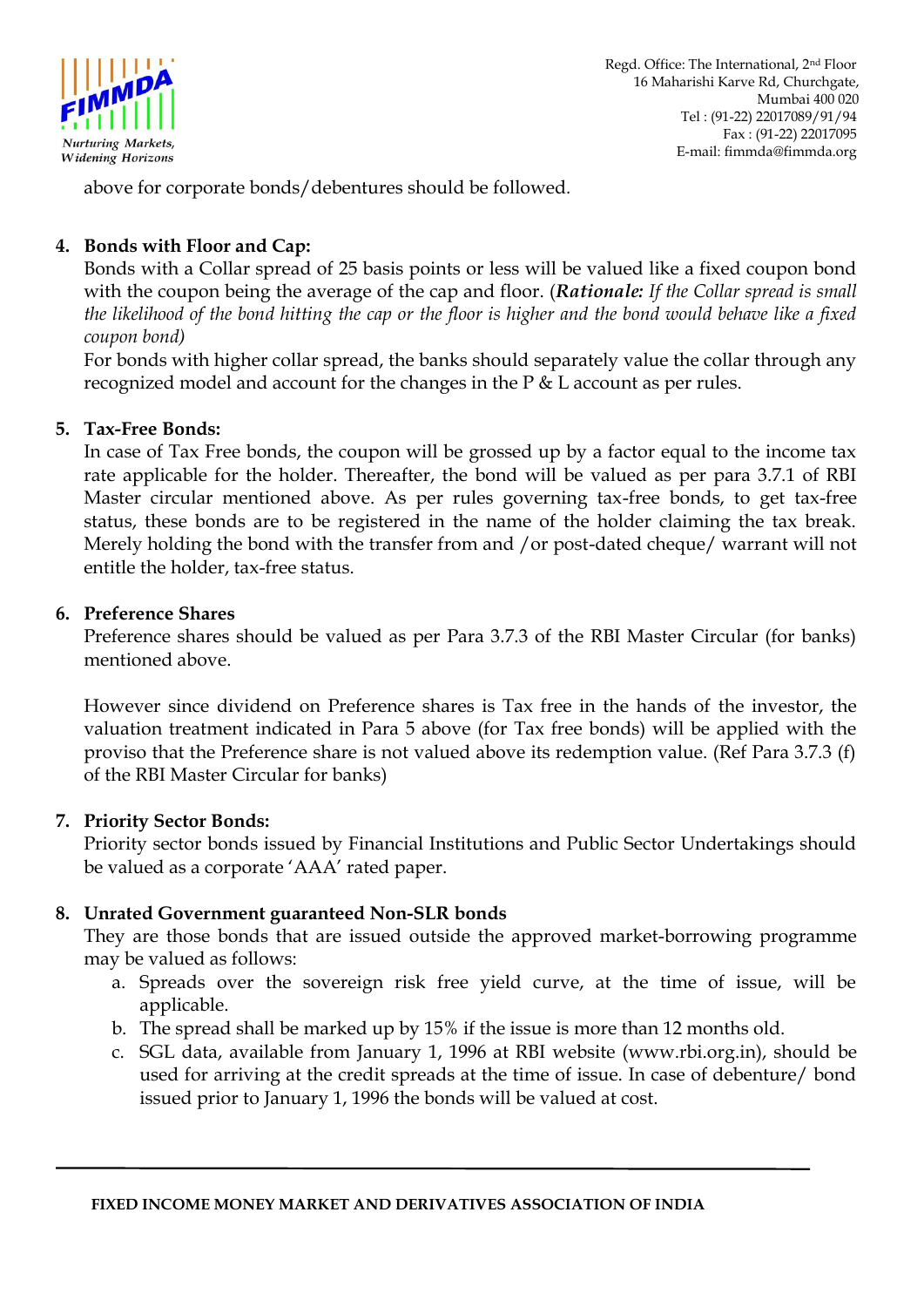

# **9. Valuation of Securitised Paper**

All Securitized papers would be valued on the basis of the Base Yield Curve and the applicable spreads as per the spread matrix relative to the Weighted Average Maturity of the paper.

## **10. Valuation of Security Receipts / Pass through Certificates issued by Reconstruction Company / Securitisation Company**

Such instruments will be valued as per Net Asset Value (NAV) given by the issuing Reconstruction Company / Securitisation Company.

The valuation of PTC should be done depending upon the mix of the assets which constitute the securitized paper. Thus, if the assets fall purely under any FIMMDA: Valuation Committee s - 8 - one of the 3 categories, the valuation should be done as per the spread applicable to that category. In case there is a mix of categories on the underlying assets of the PTC, the worst valuation applicable should be used. Thus, as per current valuation, if there is a mix of all three categories, then the valuation of NBFCs (being the worst) should be used.

In case of retail underlying assets (e.g. Housing loans, Car loans, Motorcycle loans etc) the matrix applicable to corporate should be used.

## **11. Valuation of Perpetual Bonds**

Perpetual Bonds should be valued at yield to worst basis (inclusive of the applicable spread) where the final maturity of the bonds will be taken to be the longest point on the Base Yield Curve and the applicable spread would be that which is available for the longest tenor for the corresponding rating.

- i) You have to consider the cash flow of the security relating to the longest point on the Government Securities yield curve.
- ii) If the securities have a Call Option by the issuer and there is a step-up coupon after the call option, the cash flow should be considered with the step–up coupon after considering the regular coupons upto Call Option date.

Note: For a perpetual bond with single/multiple call option, compute the price for all option dates till the longest point on the base yield curve. Use the price which is the lowest for valuing the bond.

*For securities where the residual maturity is more than 15 years, the spread of 15 year should be added to the yield (as per the base yield curve) of applicable maturity.*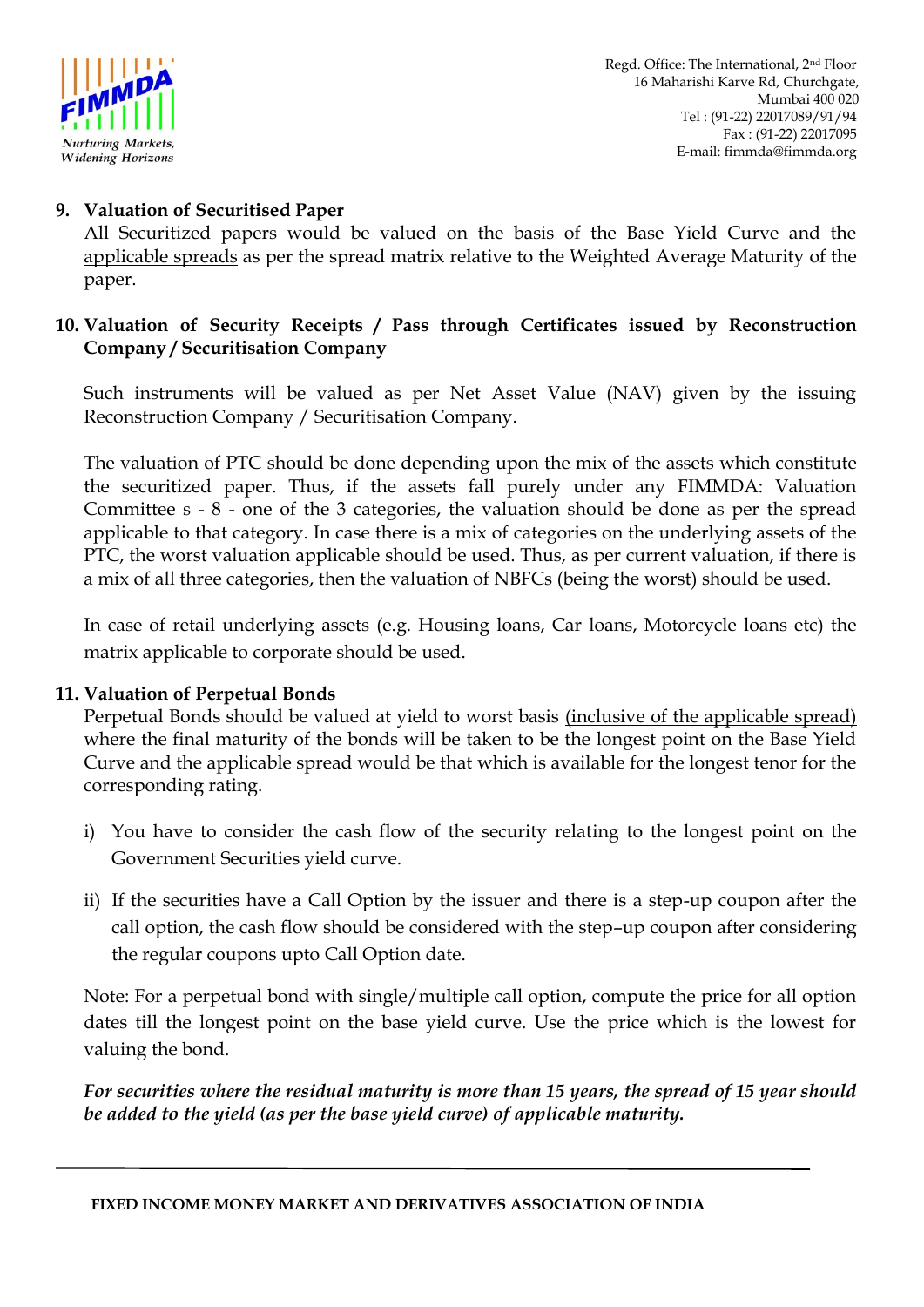

### **12. Valuation of coupon bearing and non-coupon bearing Deep Discount Bonds:**  The coupon bearing Deep Discount Bonds would be valued as:

- i) Zero Coupon Bonds (Without the coupons)
- ii) The individual coupon flows would be valued as Zero Coupon STRIPS.
- iii) The grossed up present values of  $(i) + (ii)$  above would be the price of the coupon bearing Deep Discount Bond at which the bond would be marked to market.

### **13. Valuation of Commercial Paper / Certificate of Deposits:**

Commercial Papers/Certificate of Deposits of tenor less than one year should be valued at carrying cost.

### **14. Valuation of Venture Capital Funds:**

To be valued as per para 3.9 of RBI Master Circular dated July 2, 2012.

#### **15. Valuation of Corporate Bonds:**

# **(a) For Bonds not traded in the market for past 15 days\* with a minimum of Rs. 5 Crs. on any day**

**(***Refer para 3.7.1 of RBI Master Circular on Valuation of Investments dated 02.07.2012)*

FIMMDA issues a tenor –wise, industry classification –wise, rating –wise, matrix on month-ends for valuation of Corporate Bonds. This matrix is to be used for valuation of bonds which have not traded in the market.

#### **(b) For Bonds traded in the market any time during the past 15 days\* with a minimum aggregate lot of Rs. 5 Crs. on a single day (***Refer para Note (c) to para 3.7.1 of RBI Circular on Valuation of Investments dated 02.07.2012***)**

FIMMDA puts up the following traded data on its website for valuation of traded bonds: (A)Cumulative Corporate Bond Trades (Excluding Failed Trades reported in Clearing

### Corporations of Exchanges):

This is a bond wise consolidated sheet showing the weighted average price and weighted average yield for each bond traded and reported on the Reporting Platforms of NSE (CBRICS), BSE (ICDM) and FIMMDA (F-TRAC). This sheet consolidates all trades in the individual bonds (whether T+0, T+1 or T+2) reported on all platforms. {**NSE – Failed Trades link:**

http://www.nseindia.com/products/content/debt/corp\_bonds/cbm\_settlement.htm **BSE** - **Failed Trades link:**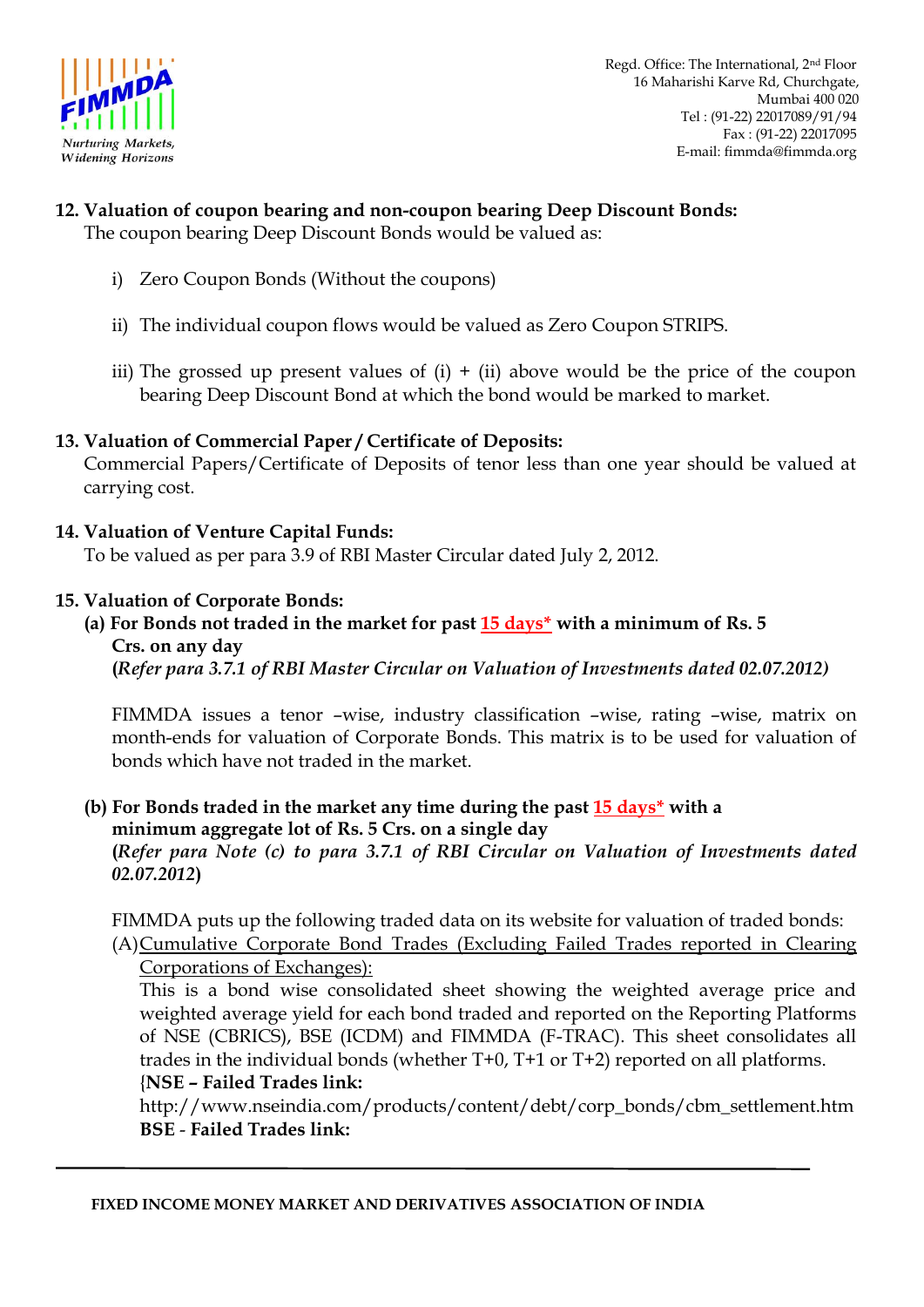

Regd. Office: The International, 2nd Floor 16 Maharishi Karve Rd, Churchgate, Mumbai 400 020 Tel : (91-22) 22017089/91/94 Fax : (91-22) 22017095 E-mail: fimmda@fimmda.org

http://www.bseindia.com/markets/debt/settlement\_data.aspx?expandable=1). }

(B) Bonds traded data archive (including failed trades in FTRAC):

This Sheet is showing all Bonds Traded and reported on FIMMDA"s F-TRAC platform only. This sheet shows date-wise individually traded and reported details of bonds which is uploaded by 7: 00 P.M daily. Thus, this sheet may show a single bond say 8.65 % NABARD 2016 dealt T+0, and also T+1 and T+2 without consolidating all the three trades on FTRAC.

- (C)In case traded prices are intended to be used, each bank should follow a uniform procedure for using either (A) or (B) sheet as above. In case sheet (B) is used the banks would have to scan the trades reported on BSE & NSE Platforms also ignoring Failed Trades.
	- i. Whenever a Corporate Bond is traded, and reported, the "traded spread " (of the weighted average traded yield) of that bond, over the G. Sec Par/Base Yield curve would be used for valuing the bonds of all other bonds of similar rating of the particular Corporate in the particular traded tenor. (Thus, if AAA bond of "PFC" maturing in 2015 has traded at a price of Rs 101.07 with a spread of 101 bps over the G. Sec Par/Base Yield, all PFC bonds maturing in 2015 would be valued with a spread of 101 bps over the G. Sec Par/Base Yield, whereas the traded bond would be valued at Rs 101.07).
	- ii. If more than one bond of the particular corporate with the same rating has been traded in that tenor, the higher traded spread would be used for valuing all other similar rated bonds of that corporate in that particular tenor .(Thus if AAA , 8.65 % NABARD -2016 has traded with a spread of 83 bps and 9.7 % NABARD - 2016 has traded with a spread of 73 bps, all other NABARD bonds maturing in 2016 would be valued with a spread of 83 bps )
- iii. If the spread as shown in (ii) above is higher than the spreads as indicated by the FIMMDA matrix for illiquid bonds, then the latest FIMMDA matrix spreads would apply.(Thus, if the spread for AAA , PSU, spread for 2016, is shown as 80 bps in the FIMMDA Corporate Bond valuation matrix, all other NABARD bonds would be valued at a spread of 80 bps)
- iv. For applying the above methodology, the traded spread should be the latest available traded spread and not more than **15 days\*** prior to the date of valuation. Moreover there should be a minimum traded volume of Rs. 5 Crs. on that day for using the price for valuation. In the event of a particular bond having traded for qualifying amounts each for T+0, T+1, T+2 [as shown in sheet (B)] the worst price